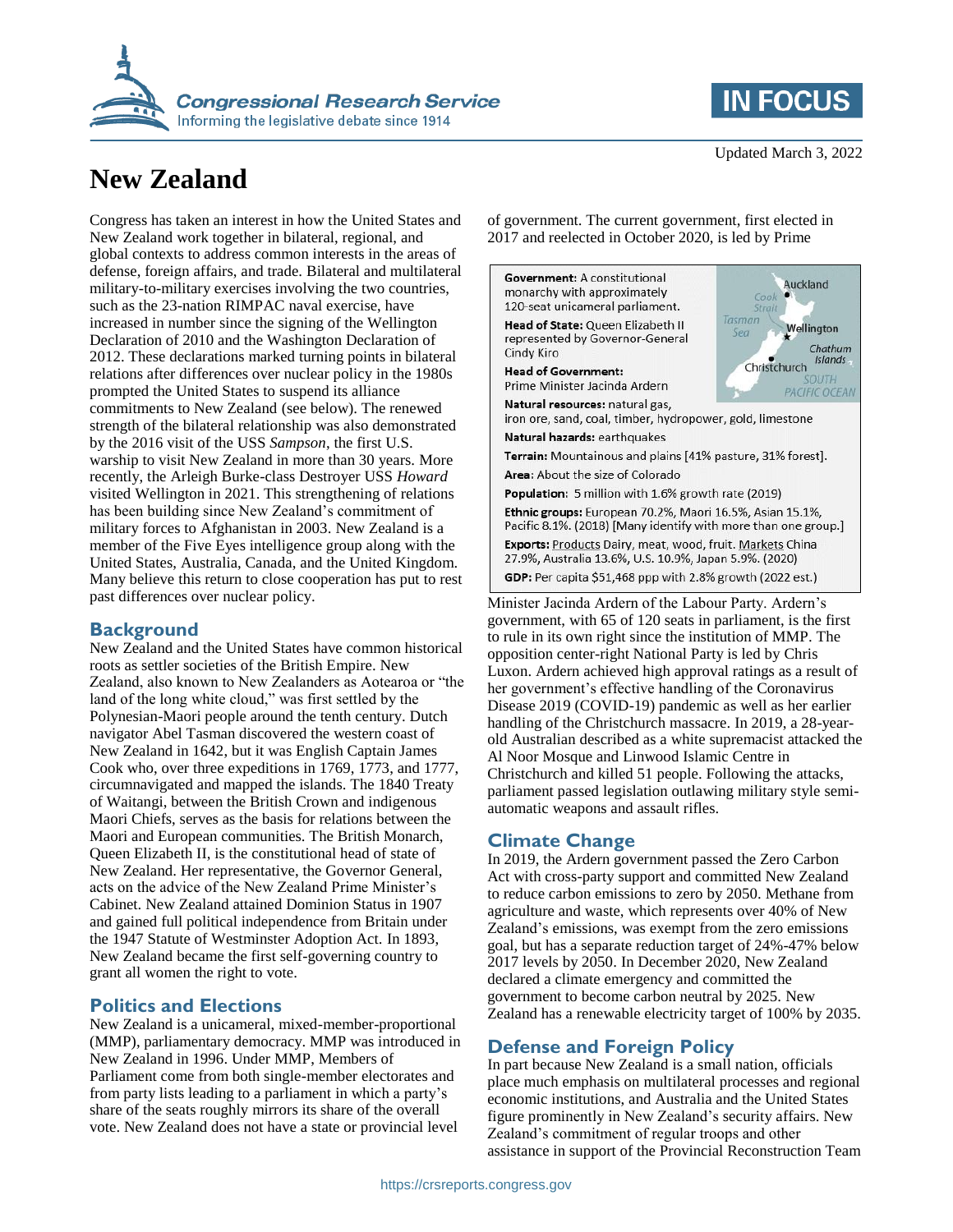in Bamiyan Province, Afghanistan, from 2003 to 2013 demonstrated, according to some observers, New Zealand's value as a diplomatic and military partner to the United States. New Zealand also demonstrated such support through its deployment of military trainers in Iraq. New Zealand's 2021 Defence Assessment views strategic competition and climate change as New Zealand's two principle challenges and prioritizes a focus on the Pacific. It also views China's rise as the major driver of increasing strategic competition in the region. In its 2018 Strategic Defense Policy Statement, which one report called "more bold and frank in terms of the Government's foreign policy position … than anything a New Zealand government has released in recent years," the New Zealand government observes that, "As Pacific Island countries' relationships with non-traditional partners continue to develop, traditional partners such as New Zealand and Australia will be challenged to maintain influence." Specifically, the Policy Statement notes that "China's more confident assertion of its interests has at times raised tensions with neighboring states and with the United States."

In late February, the Adern government condemned the Russian invasion of Ukraine and joined international partners in imposing export controls on trade with Russia and travel bans on Russian officials, as well as offering humanitarian assistance to Ukraine.

#### **Bilateral Relations with the United States**

The gradual return of close cooperation between the United States and New Zealand since 2003 has helped forge a new security partnership between the two countries. The two nations have fought together in many wars and conflicts and, along with Australia, established the Australia-New Zealand-United States (ANZUS) alliance in 1951. During the mid-1980s, the United States suspended its alliance commitments to New Zealand as a result of differences over nuclear policy, stemming from a conflict between New Zealand legislation that made it nuclear free and the United States' policy of neither confirming nor denying the presence of nuclear weapons on U.S. ships.

The Wellington Declaration of 2010 was a key turning point in United States-New Zealand relations. In the Declaration, the United States and New Zealand agreed to emphasize the importance of democracy, human rights, and the rule of law, rather than let differences over nuclear policy define the relationship. The 2012 Washington Declaration further opened the way for enhanced strategic dialogue and cooperation. This momentum has been sustained by subsequent U.S. and New Zealand administrations. In 2018, New Zealand announced the purchase of four Boeing P-8A Poseidon aircraft.

### **Regional Relations**

New Zealand enjoys very close relations with Australia, its neighbor across the Tasman Sea. These trans-Tasman ties are based in the two nations' common origins as British colonies. These ties were strengthened as the two nations fought together in the Australian New Zealand Army Corp (ANZAC) in places like Gallipoli in World War I. This relationship evolved into what is known as the "ANZAC

spirit" of close defense cooperation. The close economic, people-to-people, and cultural ties, as well as a shared love of rugby, cricket, and other sport, further reinforce ties.

New Zealand has played a key role in promoting peace, stability, economic development, and the environment in the South Pacific, including in Timor-Leste, Papua New Guinea, and the Solomon Islands. New Zealand worked with Australia and South Pacific nations on the Pacific Agreement on Closer Economic Relations (PACER)–Plus, a free trade accord, which came into force in December 2020. New Zealand provides disaster assistance to the region and supports the Pacific Islands Forum, the region's principal multilateral organization. New Zealand has also has set aside 15% of its Exclusive Economic Zone for the Kermadec Ocean Sanctuary.

New Zealand has a trade-dependent economy and is a supporter of free and open trade. China is New Zealand's largest trade partner. New Zealand has a Closer Economic Relationship agreement with Australia, a Free Trade Agreement (FTA) with China, and is a member of the Comprehensive and Progressive Agreement for Trans-Pacific Partnership (CPTPP) and the Asia Pacific Economic Cooperation (APEC) group among other trade relationships. New Zealand ratified the 15-nation Regional Comprehensive Economic Partnership (RCEP) agreement in November 2021 and signed an FTA with the United Kingdom in February 2022.

#### **Relations with China**

A key challenge for New Zealand is balancing concerns over China's growing influence with its role as New Zealand's largest export destination. New Zealand's goods exports to China quadrupled since the signing of a bilateral FTA in 2008. In 2015, New Zealand became a founding member of the China-led Asia Infrastructure Investment Bank (AIIB). In 2017, New Zealand signed a memorandum of understanding with China on China's Belt and Road Initiative. More recently, diplomatic relations between New Zealand and China have become somewhat strained, in part due to rising concerns about Chinese influence in New Zealand and the region. New Zealand concerns about the human rights situations in Hong Kong and Xinjiang have also complicated relations. A Royal New Zealand Navy frigate joined the United Kingdom's carrier strike group, centered on the HMS Queen Elizabeth, as it sailed through the South China Sea in October 2021.

#### **Congressional Interest**

Congress has focused on New Zealand's role as a likeminded democracy, regional trade partner, and ally. Congressional interest is also demonstrated through the Congressional Friends of New Zealand Caucus. Proposed legislation has emphasized the United States' and New Zealand's shared values of democracy, respect for human rights, adherence to the rule of law and a shared commitment to free and fair trade and the international rules-based trading system. Some Members of Congress have also recognized New Zealand's role as a key partner of the United States in Oceania and urged coordination with New Zealand as a regional ally and partner.